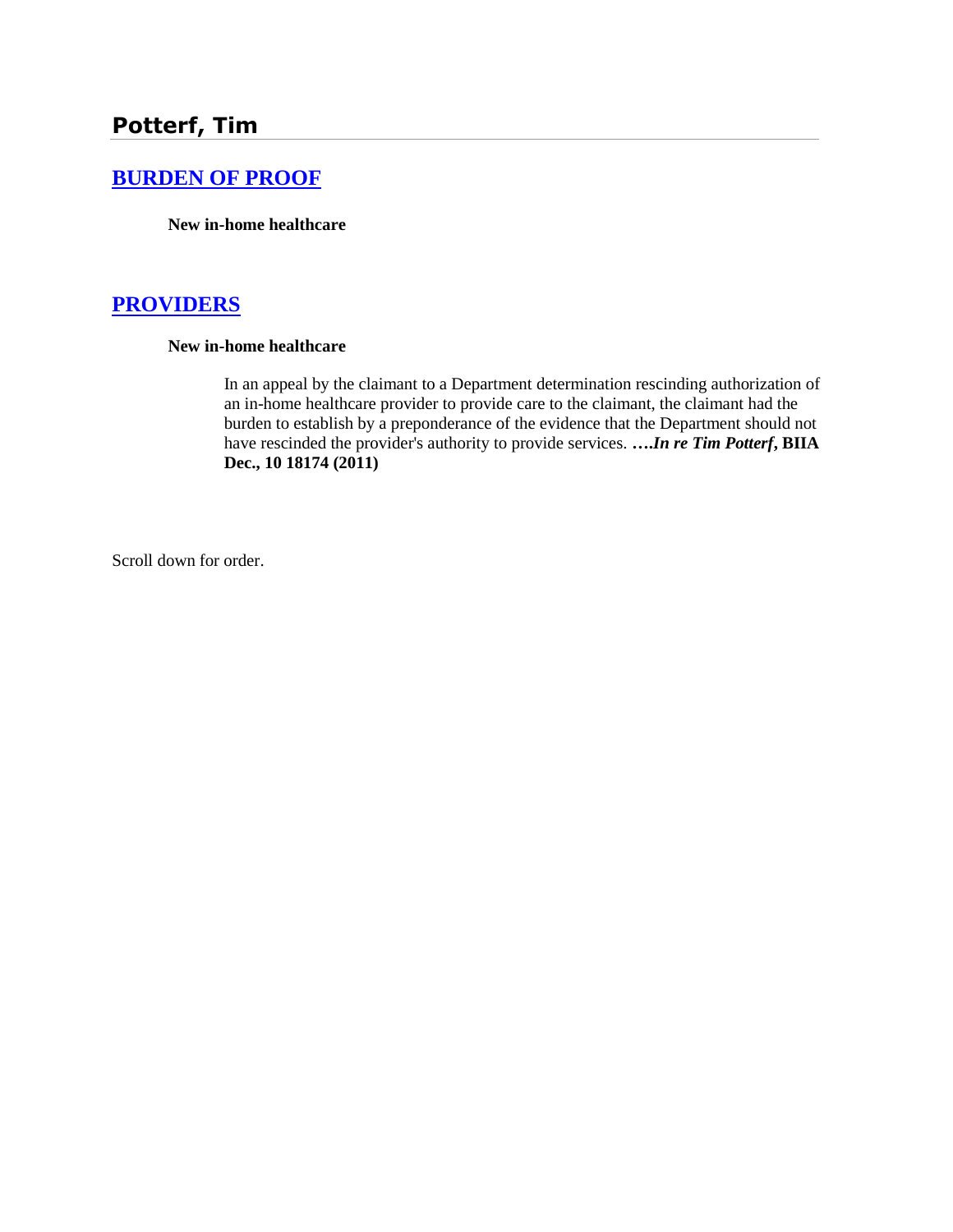# **BEFORE THE BOARD OF INDUSTRIAL INSURANCE APPEALS STATE OF WASHINGTON**

**)**

**IN RE: TIM J. POTTERF ) DOCKET NOS. 10 18174 & 10 19277**

**CLAIM NO. Y-465963 ) DECISION AND ORDER**

APPEARANCES:

1

2

3

4

5

6 7

8 9

10

11

12

13 14

15

16 17

18 19

20

21 22

23

24

25

Claimant, Tim J. Potterf, by Scott, Kinney, Fjelstad & Mack, per Erica S. Nelson and Brian D. Scott

|             | Employer, Innovative Interiors, Inc., |  |
|-------------|---------------------------------------|--|
| <b>None</b> |                                       |  |

Department of Labor and Industries, by The Office of the Attorney General, per Shelley M. Mortinson, Assistant

In the appeal assigned Docket No. 10 18174, the claimant, Tim J. Potterf, filed an appeal with the Board of Industrial Insurance Appeals on August 23, 2010, from a letter of the Department of Labor and Industries dated August 6, 2010. In this letter, the Department rescinded authorization for Alacrity Staffing Solutions (AdvisaCare) to provide healthcare services to Mr. Potterf, effective August 13, 2010, because AdvisaCare had failed to follow Department policies and procedures. In this letter, the Department stated that on August 13, 2010, Visiting Angels would provide healthcare services for Mr. Potterf. The letter is **REVERSED AND REMANDED**.

In the appeal assigned Docket No. 10 19277, the claimant, Tim J. Potterf, filed an appeal with the Board of Industrial Insurance Appeals on September 27, 2010, from a letter of the Department of Labor and Industries dated September 23, 2010. In this letter, the Department advised Mr. Potterf that it understood that he had elected to not cooperate with a nurse delegator arrangement for his healthcare and that his options for continued healthcare were to: (1) cooperate with the nurse delegator arrangement; (2) pay for his own caregivers or have his wife provide him with all of his healthcare needs, or; (3) place himself in a skilled nursing facility. The appeal is **DISMISSED**.

# **DECISION**

As provided by RCW 51.52.104 and RCW 51.52.106, these matters are before the Board for review and decision. The Department filed a timely Petition for Review of a Proposed Decision and Order issued on June 16, 2011, in which, under Docket No. 10 18174, the industrial appeals judge reversed the Department letter dated August 6, 2010, and remanded the claim to the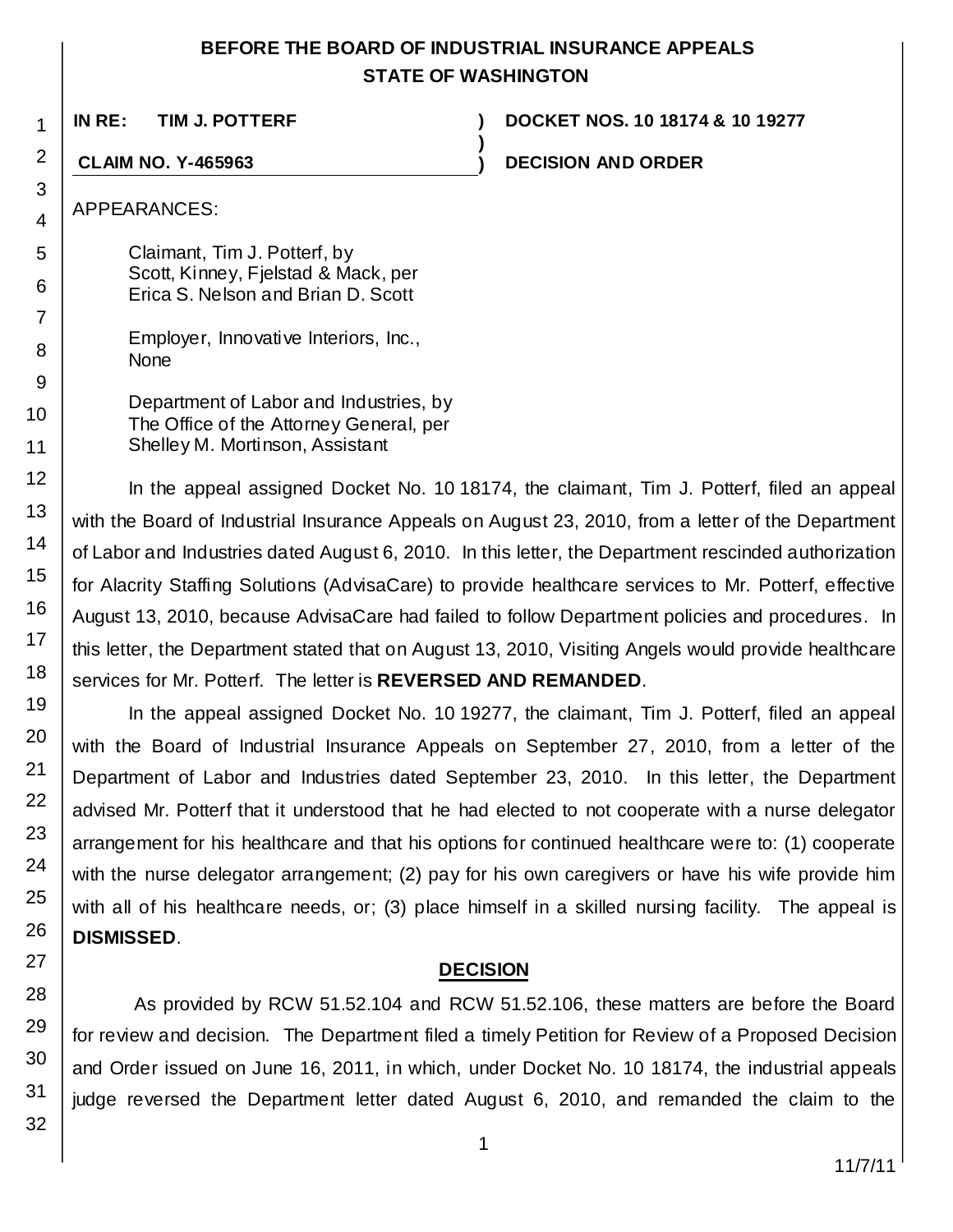1 2 Department without direction regarding further action it should take; and under Docket No. 10 19277 dismissed the appeal.

3 4 5 6 In its Petition for Review, the Department challenges the Proposed Decision and Order only regarding the issues raised under Docket No. 10 18174. Because Mr. Potterf's appeals remain consolidated for all purposes before the Board, the issues raised by both appeals are before us for final decision. *See, In re Richard Sims*, BIIA Dec., 85 1748 (1986).

7 8 9 10 The Board has reviewed the evidentiary rulings in the record of proceedings. The ruling on page 33 in the March 10, 2011 hearing transcript is reversed, and the objection is overruled. Otherwise, the Board finds that no prejudicial error was committed regarding the rulings that were actually rendered. Those rulings are affirmed.

11 12 13 14 We have granted review primarily to clarify that the standard of proof applicable to appeals involving actions the Department has taken related to the provision of in-home care for injured workers is preponderance of the evidence, not abuse of discretion. We also take the opportunity to complete our record.

15 16 17 18 19 In the deposition of Thomas P. Seib, M.D., taken on March 3, 2011, Mr. Potterf's legal representative moved without objection to admit Deposition Exhibit No. 1, which is a copy of the doctor's curriculum vitae (CV). Our industrial appeals judge concluded that neither party offered to admit the document, and failed to rule on the claimant's motion. In order to complete our record, we grant the claimant's motion, and admit the CV as Exhibit No. 11.

### Background

21 22 23 24 25 Mr. Potterf was injured during the course of his employment with Innovative Interiors, Inc., on March 5, 2002. On August 8, 2005, during the course of a re-training program he was undergoing as a result of his 2002 industrial injury, Mr. Potterf fell down a set of stairs and suffered a severe injury at the C4 level of his spine. As a result, Mr. Potterf was rendered quadriplegic and he has no sensation or ability to control his body below the level of his neck.

26 27 28 The American Board of Physical Medicine and Rehabilitation certifies that Barry Goldstein, M.D., Ph.D., is a qualified specialist in that area of medicine as well as an expert in the subspecialty which concerns spinal cord injuries. He has treated Mr. Potterf since December 2005.

2

29

- 30 31
- 32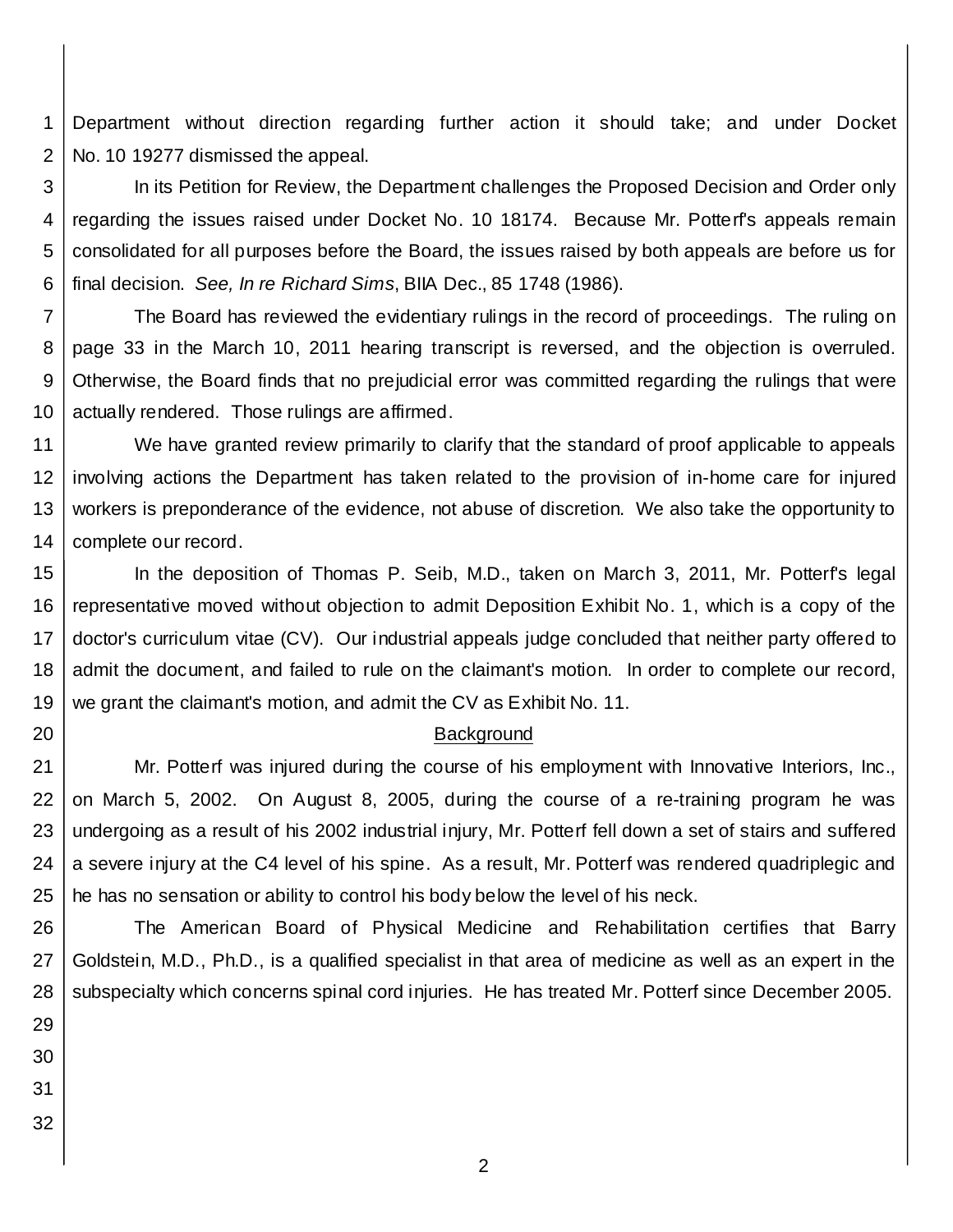1 2 Dr. Goldstein said that one of the medical conditions from which the claimant suffers is autonomic dysreflexia, or AD. He described the condition as follows:

> If a person gets AD what happens is any sort of painful stimulus below the level of their injury causes a reflex response that actually all of us have, but all of us who have an intact spinal cord can modulate this reflex so it doesn't get bad. But people who have a spinal cord injury, their brain can't modulate the reflex, and what the reflex does is it causes the blood pressure to go up.

```
3/9/11 Tr. at 18.
```
Blocked urinary or bowel functions are common causes of AD. Because the extremely high blood pressure that AD produces can be life threatening, the cause of the episode must be quickly found and corrected. While that is being done, Mr. Potterf must be placed in an upright position and his blood pressure must be reduced by means of a topical application of Nitropaste. Because Mr. Potterf cannot predict when an episode of AD may occur, he requires 24 hour per day skilled nursing care, in part to treat the onset of the condition, and to avoid its occurrence by maintenance of regular bowel and urinary functions. The Department is responsible for the provision of the in-home healthcare that Mr. Potterf needs.

Neither Mr. Potterf nor his wife, Chris, were satisfied with the care that the two healthcare providers who tended the claimant after August 2005 provided. In February 2008, they contacted AdvisaCare, a home healthcare provider that provides services to 40 or 50 patients who have spinal cord injuries. After a process in which both the claimant and AdvisaCare assessed whether the company should provide Mr. Potterf with care, the claimant hired AdvisaCare.

Barbara Hughes is an occupational nurse consultant who works in the Department's collaborative claims unit. In early 2010, she hired Elaine Nerland, who is a nurse consultant, to assess the level of care Mr. Potterf was receiving. Ms. Hughes noted that Mr. Potterf received 32 hours of skilled nursing services per day. She testified: "[I]t was just very apparent that the level of care, and that [*sic*] he was receiving was higher than any other injured worker that I was aware [*sic*] at the Department." 3/10/11 Tr. at 33. Ms. Nerland also concluded that the level of care which AdvisaCare provided to Mr. Potterf was excessive.

Ms. Hughes and Ms. Nerland were aware that a recent change in the Washington Administrative Code allowed an injured worker to receive home health care under a nurse delegator plan. Under such a plan, two Licensed Practical Nurses provide a worker with in-home care in twelve-hour shifts, and a Registered Nurse is present for one hour per day. Ms. Nerland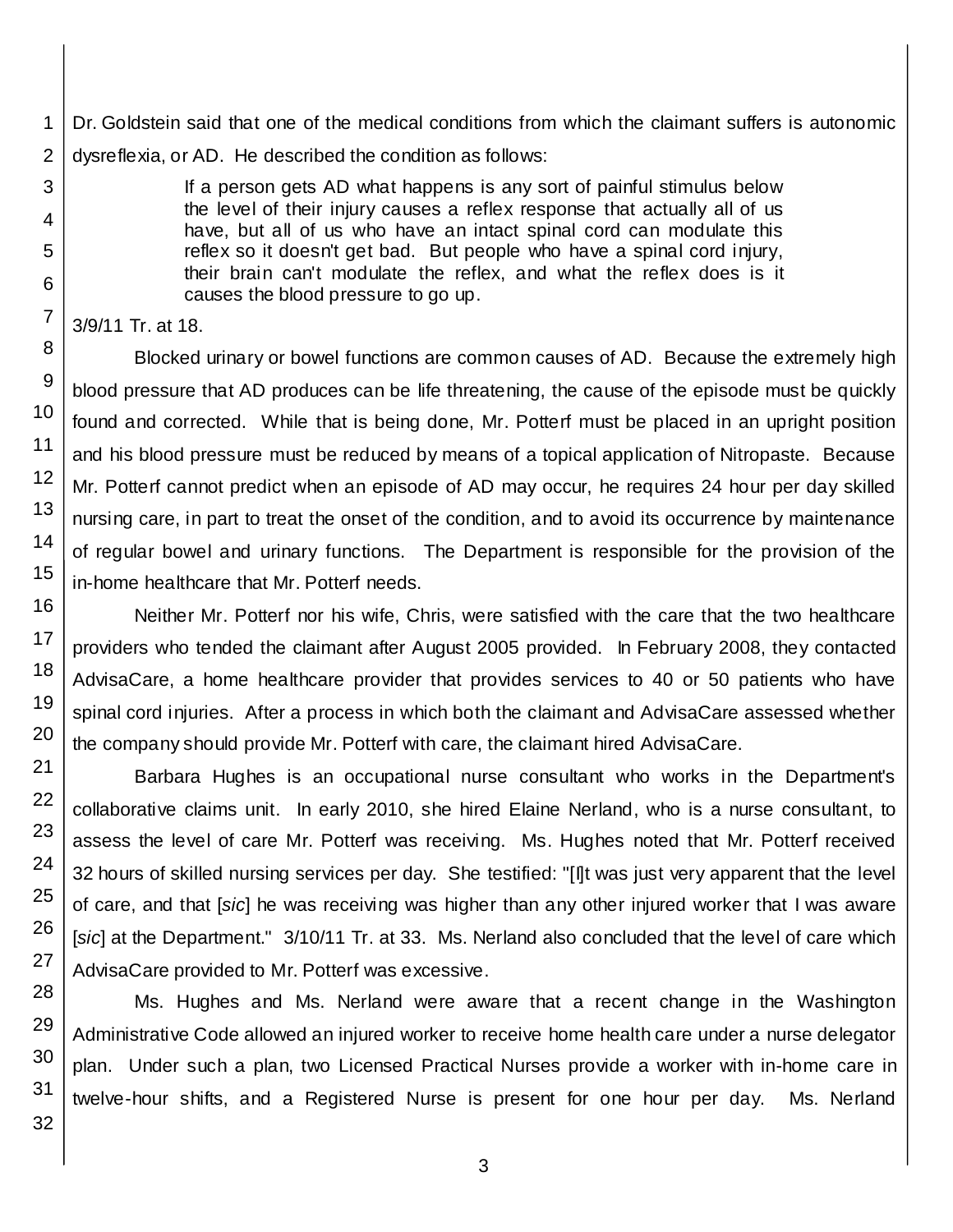1 2 recommended that the Department change Mr. Potterf's care to that plan "to reduce the cost of care." Nerland Dep. at 15.

3 4 5 6 7 8 A nurse delegator plan cannot be implemented unless the worker's condition is stable and predictable, and it is in the best interest of the patient. RCW 18.79.260. Dr. Goldstein and Thomas P. Seib, M.D., who is a certified rehabilitation and pain specialist who has treated Mr. Potterf since January 29, 2004, declared that Mr. Potterf's AD condition was not stable or predictable and would probably never reach that status. Neither Ms. Nerland nor Ms. Hughes consulted with Dr. Goldstein or Dr. Seib before they determined to change Mr. Potterf's home healthcare plan.

9 10 11 12 13 14 15 16 17 18 19 Tina Delatorre is the workers' compensation adjudicator at the Department who manages Mr. Potterf's claim. During the entire time that it cared for the claimant, AdvisaCare sent detailed notes to the Department regarding the services its staff provided to Mr. Potterf. The notes reflected that staff performed housekeeping tasks for the claimant when he did not require immediate personal attendance. The record established that from early 2008 through mid 2010, the Department never complained that AdvisaCare should not have provided such services. No evidence challenged Mr. and Mrs. Potterf's assertion that all of the other providers who gave the claimant health care service performed the same activities. Those providers included the company, Visiting Angels, which the Department assigned to care for Mr. Potterf under the nurse delegator plan. Of greater significance, the record also demonstrated that AdvisaCare did not bill the Department extra charges for performance of housekeeping tasks.

20 21 22 23 24 25 On July 13, 2010, which was at the time when Ms. Nerland and Ms. Hughes were assessing the level of care Mr. Potterf needed, Ms. Delatorre wrote to AdvisaCare and told the company to forbid its staff from performing household chores. AdvisaCare did so. Nevertheless, on August 6, 2010, the Department rescinded AdvisaCare's authorization to provide services to the claimant, effective one week later. The Department's stated reason for the action was a non-specific declaration that AdvisaCare failed to follow Department policies and procedures.

26 27 28 29 30 31 Mr. Potterf challenged the rescission of AdvisaCare's authorization to care for him. According to the Department, he was less than cooperative with Visiting Angels. On September 23, 2010, Ms. Delatorre wrote to the claimant and advised him that in view of his lack of cooperation, he could elect from three options for provision of his future care: (1) he could cooperate with the nurse delegator plan; (2) personally pay for caregiver services; or (3) enter a skilled nursing facility. The claimant then chose CHC Services as his caregiver.

32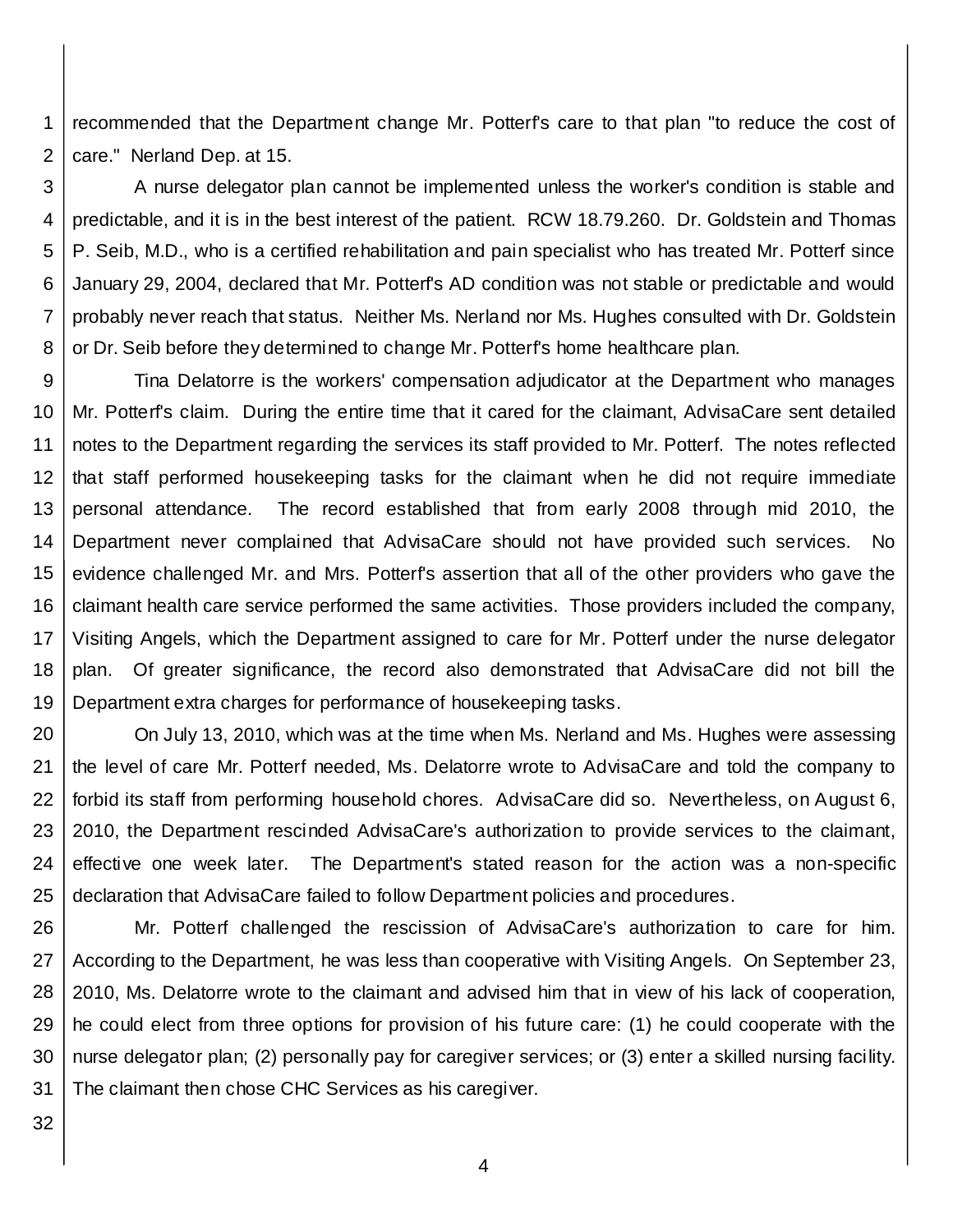Mr. Potterf appealed the August 6, 2010, and September 23, 2010 Department letters.

2 3 4 5 6 While hearings in these appeals were pending, the Department concluded that provision of home healthcare service to Mr. Potterf under a nurse delegator plan was inappropriate because, as Ms. Hughes asserted, Mr. Potterf's medical condition "became less stable and predictable, yes." 3/10/11 Tr. at 37. The Department then reinstated the level of care that AdvisaCare provided to Mr. Potterf.

## Docket No. 10 19277

8 9 10 11 12 13 14 15 16 17 We will first address Mr. Potterf's appeal of the September 23, 2010 letter in which the Department alleged lack of cooperation with the nurse delegator. We are convinced that due to the actions by the Department after the appeal was filed, the case has become moot. A case is moot if a legal tribunal can no longer provide effective relief. *State v. Gentry*, 125 Wn.2d 670 (1995). Effective relief is not available because the Department has instituted a level of care equal to or exceeding the level that had been provided prior to institution of care through the nurse delegator. Because Mr. Potterf's care was no longer being provided by the nurse delegator to which the alleged non-cooperation was directed, there is no relief we could provide other than that which the Department has already provided. The issue of Mr. Potterf's non-cooperation has been rendered moot.

18 19 20 21 22 23 We are aware that a court may review an otherwise moot case if it presents an issue of continuing and substantial public interest and that issue will likely recur. *Grays Harbor Paper Co., v. Grays Harbor County,* 74 Wn.2d 570 (1968). In Mr. Potterf's Response to the Department of Labor and Industries' Petition for Review, Mr. Potterf urges us to view the issues that are before us in that light. We are not persuaded that the appeal presents an issue of continuing and substantial public interest or that the issue is likely to arise again.

Mr. Potterf's appeal under Docket No. 10 19277 is dismissed.

## Docket No. 10 18174

26 27 28 29 30 In its August 6, 2010 letter, the Department declared that effective August 13, 2010, AdvisaCare was no longer authorized to provide Mr. Potterf with healthcare services because it failed "to follow the Department's policies and procedures." It also stated: "Health care services, to include the agency that provides services, are at the Department's discretion." AdvisaCare did not appeal the Department's decision.

31

24

25

1

7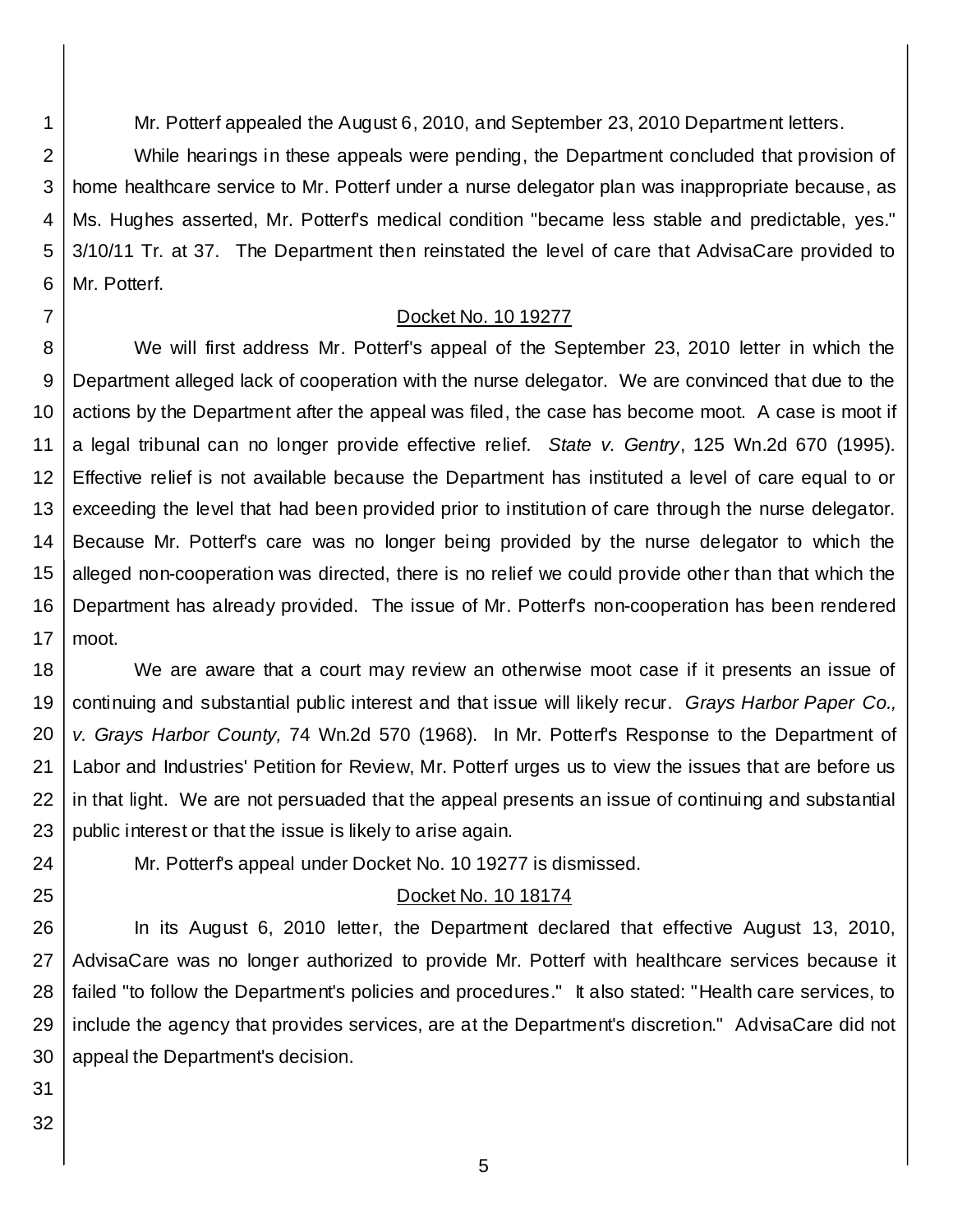1 2 3 4 5 6 It appears from the record that our industrial appeals judge accepted the notion that any action the Department took regarding Mr. Potterf's home healthcare program could be successfully challenged only by his production of proof that the Department's action constituted an abuse of discretion. If abuse of discretion were the burden of proof applicable to the appeal, Mr. Potterf would have been held to the standard of establishing that the Department's action was arbitrary and capricious.

7 8 9 10 Unless a statute specifically declares that the Department has sole or absolute discretion to take a challenged action, the standard of proof applicable upon appeal of the action is preponderance of the evidence. *In re Harry Reese*, BIIA Dec., 00 P0044 (2001); *In re St*. *Alphonsus Regional Medical Center*, BIIA Dec., 96 P051 (2000).

11 12 13 14 15 16 17 Our Legislature has given the Director of the Department sole or absolute discretion to take certain actions in matters involving third party liens (RCW 51.24.060), vocational rehabilitation services (RCW 51.32.095), reopening of claims for aggravation of condition (RCW 51.32.160), erroneous payments (RCW 51.32.240), payments for job modifications (RCW 51.32.250), payments for continued medical and surgical treatment (RCW 51.36.010), payments for modifications of motor vehicles or residences (RCW 51.36.020), and waiver of penalties (RCW 51.48.100).

18 19 20 21 Barbara Mickleson, the Department's pension adjudicator who administers Mr. Potterf's claim, declared that: "[W]ith home health agencies we have the right to say who goes in and out of the, to provide care." 3/10/11 Tr. at 74. She was unable to identify the statute or administrative rule that gives the Department that authority.

22 23 24 25 26 27 After a careful search, we have been unable to find any language in the statues related to in-home healthcare services that gives a Department operative sole or absolute discretion to make decisions or take actions regarding the provision of in-home healthcare services. Accordingly, we hold that the burden of proof that Mr. Potterf held in this appeal was to establish by a preponderance of the evidence that the Department should not have rescinded AdvisaCare's authority to provide services to him.

28 29 30 We agree with our industrial appeals judge's determination that the Department did not have sufficient cause to remove AdvisaCare as Mr. Potterf's healthcare provider. Although the letter on appeal did not do so, the Department ultimately advanced two reasons for rescinding AdvisaCare's

31 32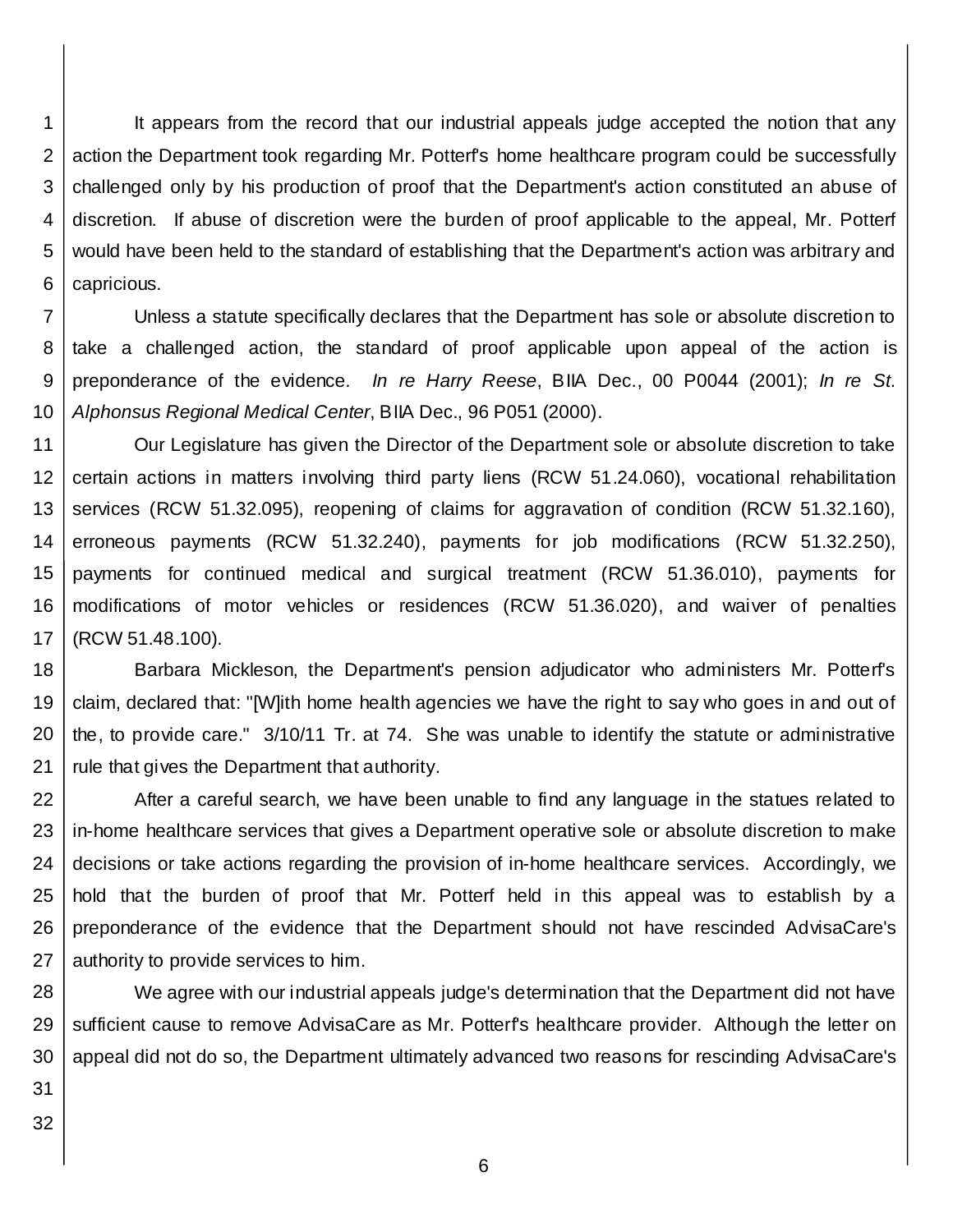1 2 authority: the performance of housekeeping functions; and employment of unqualified caregivers to tend to Mr. Potterf.

3 4 5 6 7 AdvisaCare consistently provided the Department with very detailed chart notes in which it described the care it gave to Mr. Potterf. The notes reflected that staff engaged in some housekeeping functions for the claimant. The Department did not offer any evidence to rebut the sworn testimonies of Mr. Potterf and his wife that each of the other companies who provided healthcare services to the claimant engaged in the same activities.

8 9 10 11 12 13 14 15 The record established that AdvisaCare never billed the Department, and the Department never paid AdvisaCare for the performance of housekeeping functions. The Department acknowledged that had AdvisaCare staff watched television or read when Mr. Potterf was asleep and not in immediate need of attention, the company would have been acting in accordance with its policies and procedures. The record was bereft of any evidence that Mr. Potterf's welfare was endangered or that he lacked adequate health care services in any way because AdvisaCare's staff performed housekeeping activities. We are not persuaded, in view of the foregoing, that the services that AdvisaCare provided to Mr. Potterf were not in his best interest.

16 17 18 19 20 Moreover, over the course of the two years when the company provided Mr. Potterf with services, the Department never voiced any concern to AdvisaCare about its staff's performance of housekeeping functions. It raised those concerns for the first time only when the Department decided that the level of care which Mr. Potterf received was excessive and that adequate care could be provided to him at less cost.

21 22 23 24 25 On July 13, 2010, the Department directed AdvisaCare to bar its staff from performing housekeeping functions. The company did so. The record contained no evidence that the Department checked to verify that AdvisaCare's staff was no longer engaged in housekeeping activities. Nevertheless, 24 days later, the Department terminated AdvisaCare's authority to provide the claimant with services.

26 27 We are convinced that the activities in which AdvisaCare's staff engaged did not constitute sufficient cause for the Department to terminate its provision of services to Mr. Potterf.

28 29 30 31 Krista Bunkowske, who is AdvisaCare's regional manager for the greater Seattle area, acknowledged that neither Colleen Barnett nor Kimberly Burnett, who participated in Mr. Potterf's care, had certificates from the Department of Social and Health Services that they had completed core nurse delegation training. RCW 18.88A.210(3) requires that any nursing assistant to whom

32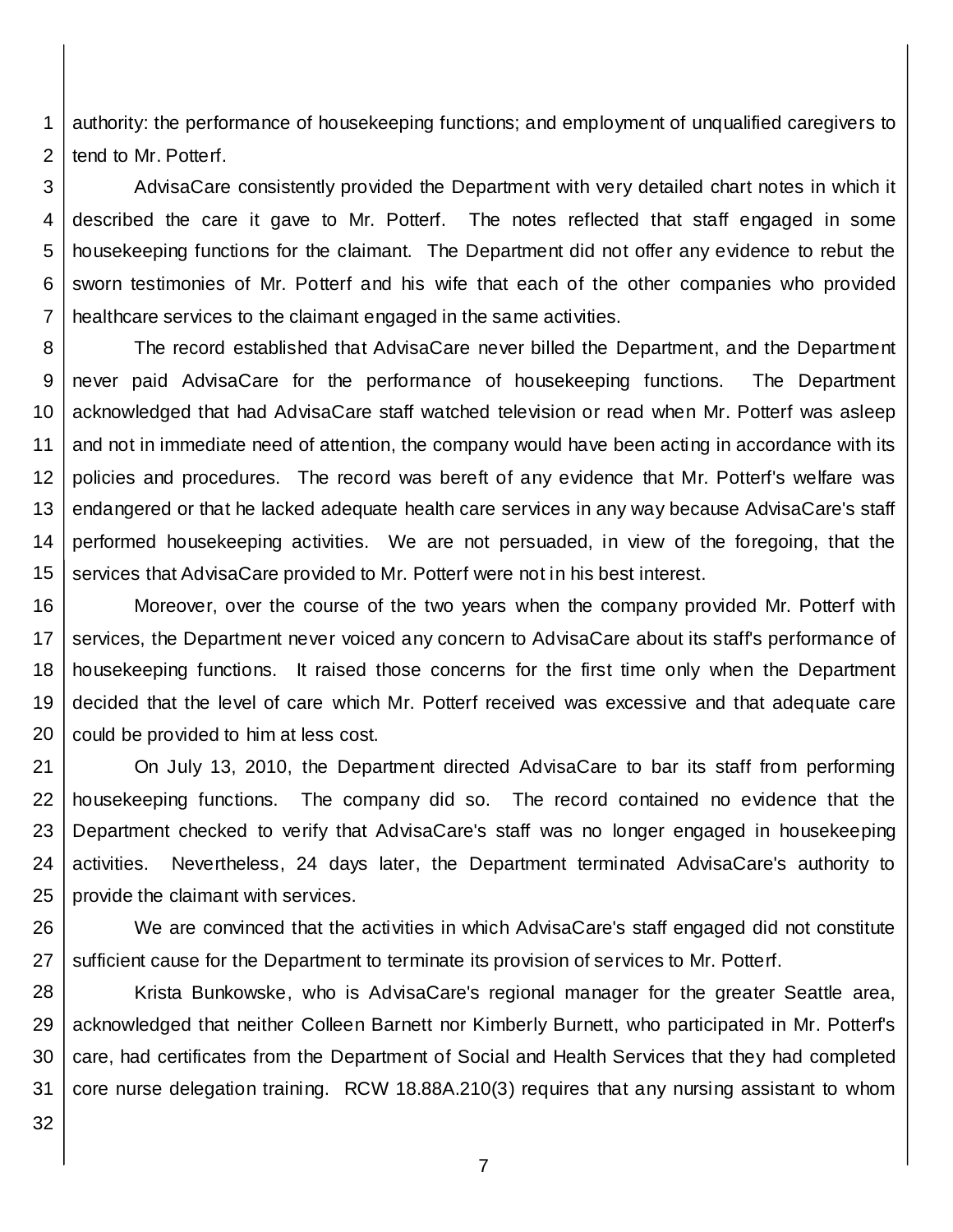1 2 3 the registered nurse acting under a nurse delegation plan delegates tasks must have such a certificate. Ms. Burnett and Ms. Barnett were not, of course, employed under a nurse delegation plan while they provided services to Mr. Potterf.

4 5 6 7 8 9 10 11 12 13 14 Ms. Barnett is a certified medical assistant. The Washington State Department of Health does not issue licenses for certified medical assistants. Ms. Bunkowske stated that because she is licensed by the American Association of Medical Assistants, Ms. Barnett is qualified to perform tasks that require more skill than certified nursing assistants have. During the time when AdvisaCare provided services for Mr. Potterf, the Department knew that Ms. Barnett was a certified medical assistant. Ms. Bunkowske declared that in early January 2010, she talked to Marilyn McMahon, who was then apparently the claims manager for Mr. Potterf's claim at the Department, in order to determine how AdvisaCare should bill for Ms. Barnett's services. Ms. Bunkowske said that she and Ms. McMahon agreed that AdvisaCare should bill for Ms. Barnett's services under an LPN fee schedule. She added: "That is what we came up with as the best fee to charge for Colleen as they did not have a medical assistant code in their fee schedule." 3/9/11 Tr. at 62.

15 16 17 Despite its knowledge regarding Ms. Barnett's qualifications, the Department did not object to her provision of services to Mr. Potterf until it decided to reduce the level of health care that he would be provided.

18 19 20 21 No evidence suggests that Mr. Potterf's health suffered because Ms. Barnett and Ms. Burnett did not have the DSHS certification necessary to be involved in a nurse delegation plan. We do not view the lack of certification as sufficient cause for the Department to have terminated AdvisaCare's services.

22 23 24 25 26 We are satisfied that Mr. Potterf produced a preponderance of the persuasive evidence to support his claim that the Department improperly rescinded AdvisaCare's authority to provide him with home health care services. The Department letter in which the Department took that action is reversed and this matter is remanded to the Department with directions to offer Mr. Potterf the option of hiring AdvisaCare to provide him with future health care services.

## **FINDINGS OF FACT**

1. On March 5, 2002, the claimant, Tim J. Potterf, filed an Application for Benefits with the Department of Labor and Industries, in which he alleged that he had been injured during the course of his employment with Innovative Interiors, Inc., on October 1, 2001. The Department allowed the claim for benefits on July 23, 2002. On August 6, 2010, the Department issued a letter in which it rescinded authorization for

27

28

29 30

31

32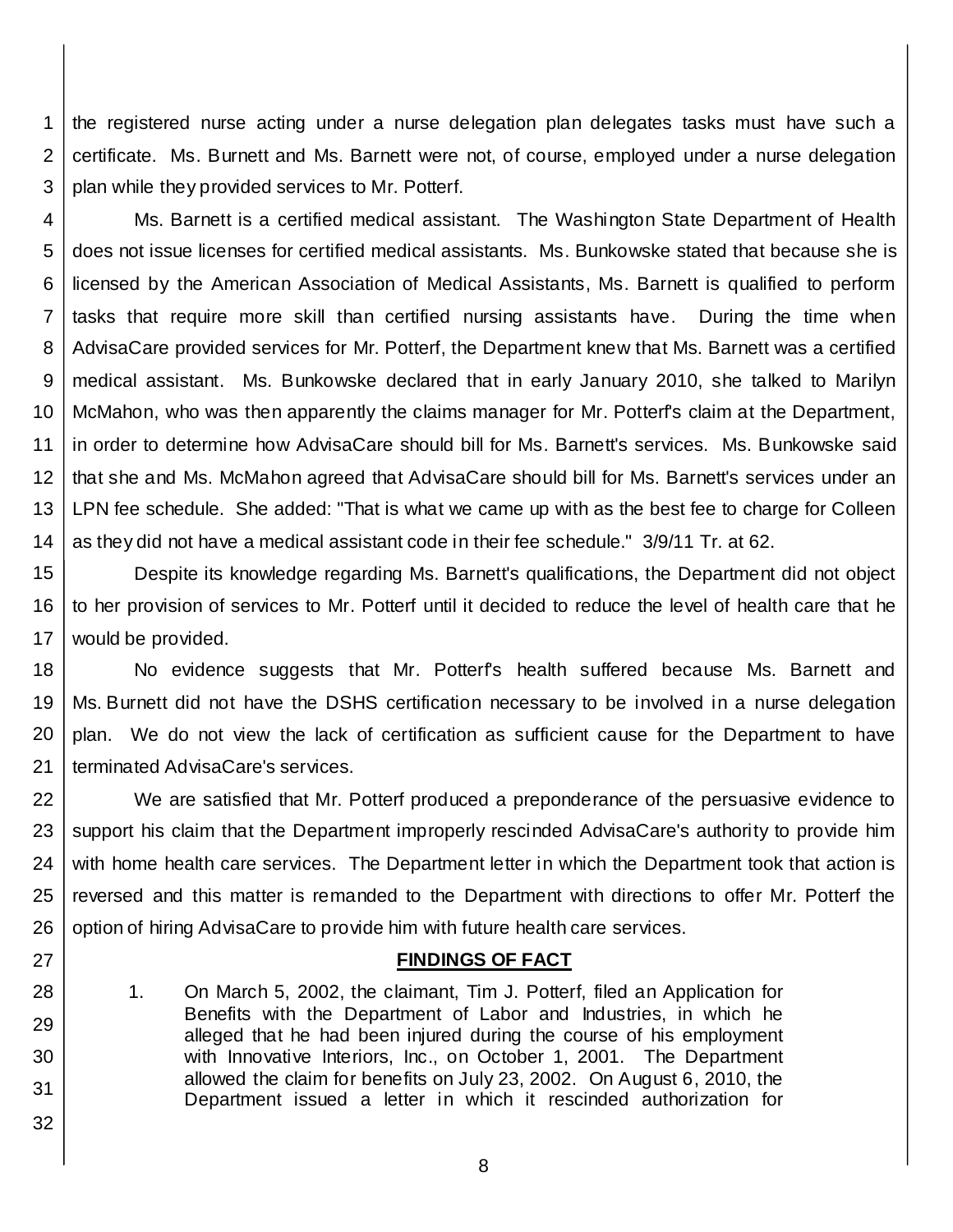AdvisaCare to provide healthcare services for Mr. Potterf effective August 13, 2010, for the stated reason that AdvisaCare failed to follow Department policies and procedures. In the letter, the Department further declared that on August 13, 2010, Visiting Angels would provide healthcare services for Mr. Potterf. On August 23, 2010, Mr. Potterf filed an appeal with the Board of Industrial Insurance Appeals from the Department's letter. On September 13, 2010, under Docket No. 10 18174, the Board agreed to hear the appeal and issued an Order Granting Appeal.

On September 23, 2010, the Department issued a letter in which it advised Mr. Potterf that it understood that he had elected to not cooperate with a nurse delegator arrangement for his healthcare, and that his options for continued healthcare were to: (1) cooperate with a nurse delegator arrangement; (2) pay for his own caregivers or have his wife provide him with all of his healthcare needs, or; (3) place himself in a skilled nursing facility. On September 27, 2010, Mr. Potterf filed a Notice of Appeal with the Board of Industrial Insurance Appeals from the Department's September 27, 2010, letter. On October 6, 2010, under Docket No. 10 19277, the Board agreed to hear the appeal and issued an Order Granting Appeal.

- 2. On August 6, 2010, the Department rescinded authorization for AdvisaCare to provide in-home healthcare services for Mr. Potterf, effective August 13, 2010.
- 3. On September 23, 2010, the Department declared that for continued healthcare services, Mr. Potterf had to choose one of the following options: (1) cooperate with a nurse delegator arrangement; (2) pay for his own caregivers or have his wife provide him with all of his healthcare needs, or; (3) place himself in a skilled nursing facility.
- 4. Prior to March 9, 2011, the Department rescinded its use of a nurse delegator program to provide Mr. Potterf with healthcare services and it restored the level of healthcare provided to him to the same level which AdvisaCare provided.
- 5. After the Department rescinded the nurse delegator plan, Mr. Potterf hired CHC Services to provide him with the same level of healthcare which AdvisaCare previously provided to him.
- 6. Because Mr. Potterf hired CHC Services to provide him with the same level of healthcare that AdvisaCare previously provided to him prior to March 9, 2011, the Board of Industrial Insurance Appeals cannot provide Mr. Potterf with effective relief regarding the action the Department of Labor and Industries took in its September 23, 2010 letter.
- 7. AdvisaCare did not bill the Department for the housekeeping functions its staff provided to Mr. Potterf.
- 7 8 9 10 11 12 13 14 15 16 17 18 19 20 21 22 23 24 25 26 27 28 29 30 31 32

1

2

3

4

5